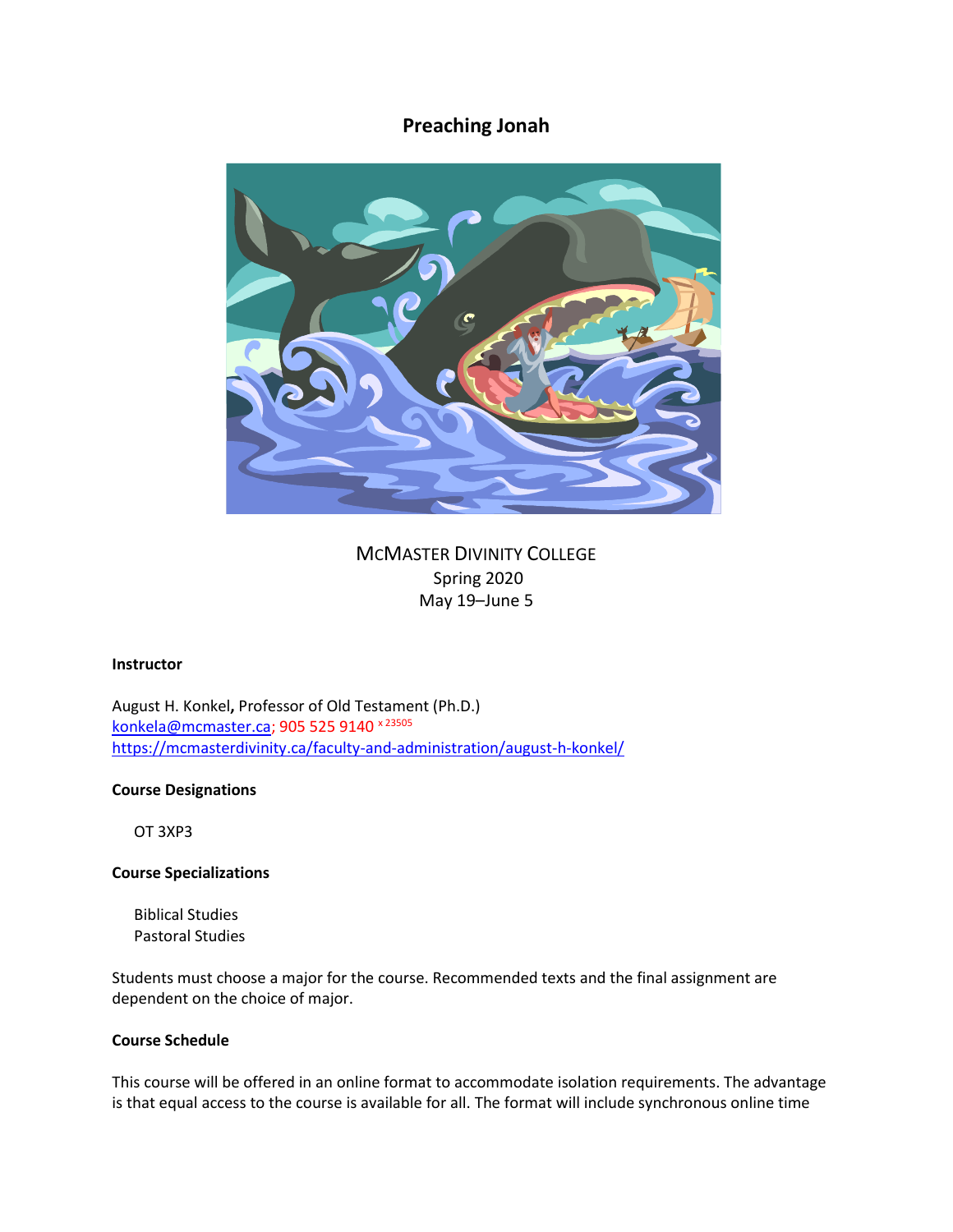through WebEx. The purpose of these sessions is to provide class interaction on some of the important topics of Jonah. These will be scheduled within a three-week period beginning May 19, the original start date of the course.

The times of the online lectures will be established by a consensus of the class before the course begins. This communication will take place through Avenue to Learn. All lectures will be recorded and will be available for the student to watch at a time of their choice, for all those unable to join in synchronous time. Links to the recordings will be sent to all students that request them. The recording is done through WebEx and the recording is held by them.

Students require no special software, only access to the internet at a modest speed (most dsl connections are adequate). The student will receive an invitation for each lecture from WebEx with a link and a password. This link will immediately put you in contact with all your classmates and the instructor. A microphone and audio will be necessary, WebEx will access those on your computer which have been adequate for all students previously.

# **Course Description**

Why is there a book of Jonah, and what should it do when you read it or preach it? Jonah is unique among all Biblical books. Among its distinctions are the conflict it has caused in interpretation and the vast diversity of sermons preached or theology derived from it. This course will probe the intentions and purpose of the author of this prophetic composition, his method of accomplishing his goals, and how ministers can further his goals in their preaching. It will examine structure, genre, and setting in order to ascertain how this book intended to teach about God and his mercy.

# **Course Objectives**

#### *Knowing*

- Become familiar with the text of Jonah, including translation (exegetical) questions.
- Understand Jonah in relation to the latter prophets and the scroll of the twelve.
- Appreciate diverse perspectives of literary analysis of Jonah in Jewish and Christian traditions.
- Become familiar with interpretations of Jonah from pre-Christian times to the present.

#### *Being*

- Becoming Christ-like in forgiving others because they know not what they do.
- Responding to injustice and wrong without hate and a quest for revenge.
- Practicing love as Christ loved us and gave himself for us (Eph. 5:2).
- Dealing with anger in a mature and responsible manner.

# *Doing*

- Preach and teach Jonah to challenge vengeful attitudes and inspire Christian perspectives.
- Correct false emphases on what is important in the book of Jonah.
- Demonstrate forgiveness with help from examples like those of Sokreaksa Himm (see below).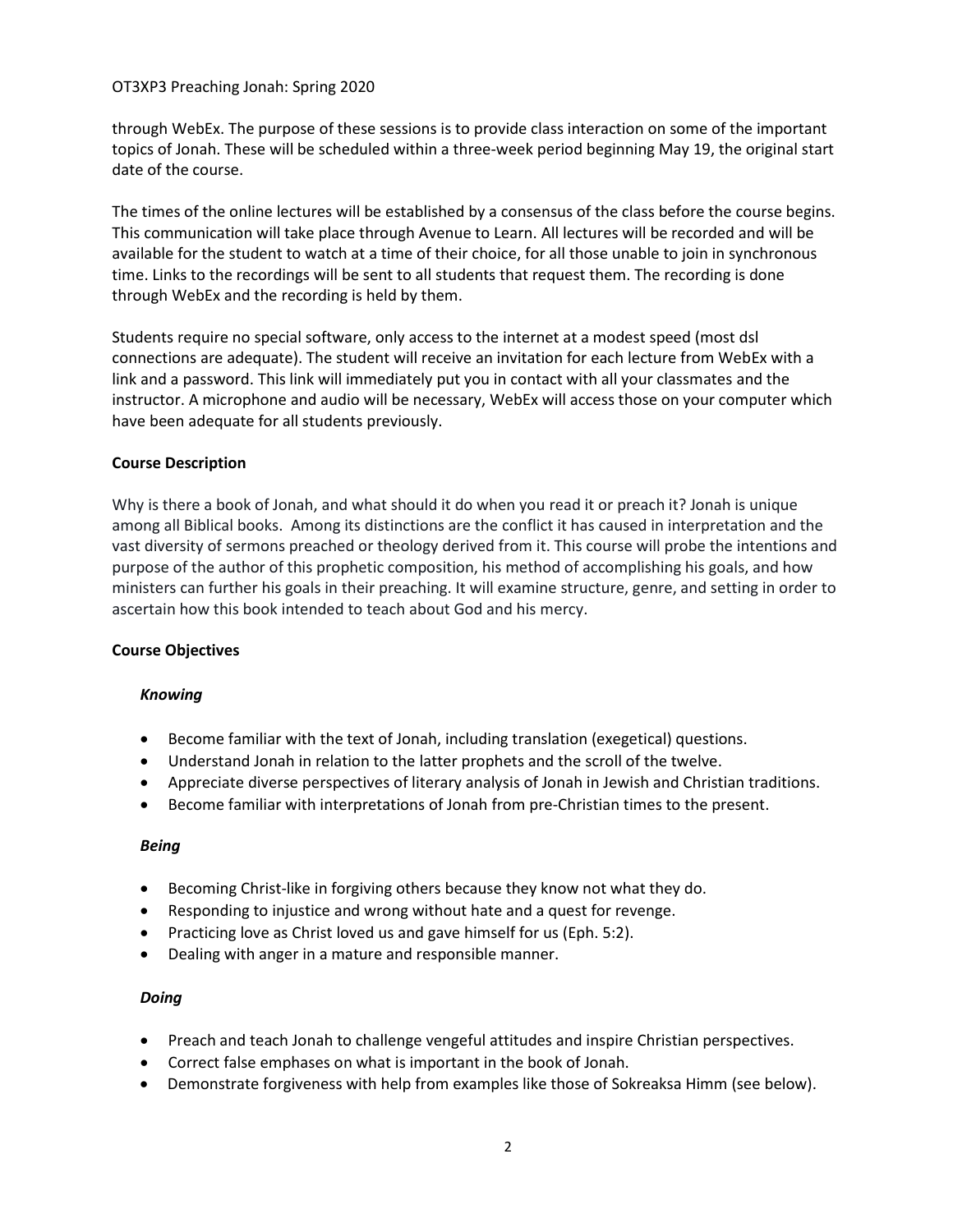# **Course Texts**

The student will need to have access to the three required texts. These are well worth owning for all students. Other texts are recommended for the specializations.

### *Required Texts*

Ehud Ben Zvi, *The Signs of Jonah: Reading and Rereading in Ancient Yehud*, JSOTSup 367, Sheffield Academic press, 2003.

Janet Howe Gaines, *Forgiveness in a Wounded World: Jonah's Dilemma*, Atlanta/Leiden: Society of Biblical Literature/Brill, 2003.

Samuel A. Meier, *Themes and Transformations in Old Testament Prophecy*, Downers Grove, Il.: Intervarsity Press, 2009.

### *Recommended Texts*

### *Biblical Studies Specialization*

Catherine Muldoon, *In Defense of Divine Justice: An Intertextual Approach to the Book of Jonah*, CBQMS 47; Washington, DC: Catholic Biblical Association of America, 2010.

# *Pastoral Studies Specialization*

Kevin Youngblood, *Jonah*, *God's Scandalous Mercy*, Hearing the Message of Scripture, Grand Rapids: Zondervan, 2013.

# *Acquisition of Texts*

The student is advised to contact the McMaster Bookstore for the availability of texts: READ ON Bookstore, Etobicoke, ON, M9C 5K1; ph. 416.620.2934; fax 416.622.2308; email [books@readon.ca.](mailto:books@readon.ca) Online resources include ABEbooks [\(https://www.abebooks.com/\)](https://www.abebooks.com/), Bookdepository [\(https://www.bookdepository.com/,](https://www.bookdepository.com/) free delivery worldwide), and Amazon.

Purchase of books, including texts, are to be a life-long investment for the student. Most commentaries on Jonah are bound with others. Commentaries on Jonah are usually a part of volumes that include other books, influencing the choice of what is the best investment. Students are encouraged to pick their commentaries accordingly.

#### **Library Services**

The online resources of ATLA (Ebsco) and JSTOR are available as previously. As a student you have access to these data bases.

Mills library provides information about library services at this link: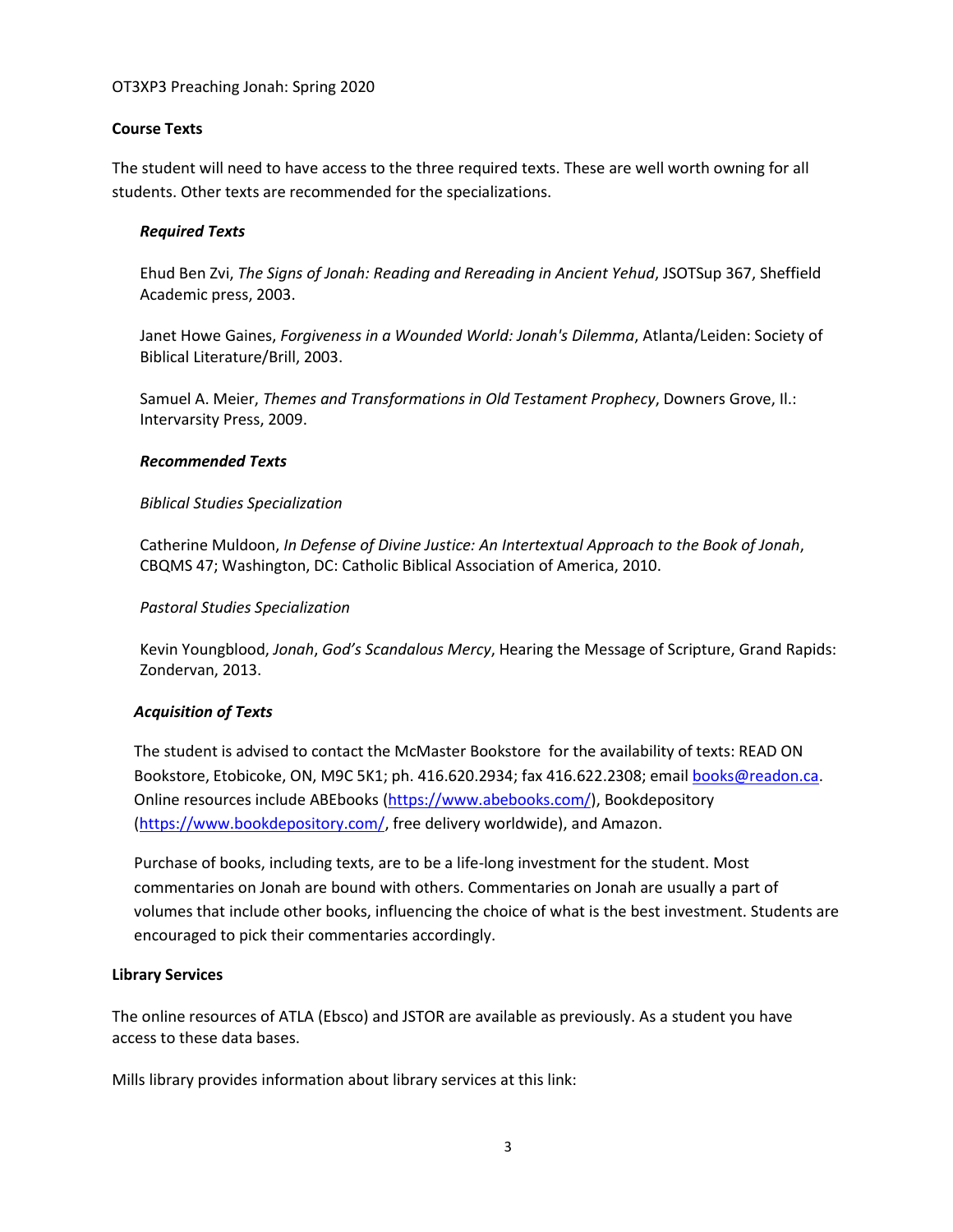# [https://library.mcmaster.ca/news/message-university-librarian-regarding-access-mills-innis](https://library.mcmaster.ca/news/message-university-librarian-regarding-access-mills-innis-and-thode-library-collections-during/)[and-thode-library-collections-during/](https://library.mcmaster.ca/news/message-university-librarian-regarding-access-mills-innis-and-thode-library-collections-during/)

The paragraph below outlines some key areas of service:

Articles and chapters from print journal volumes or print books from Mills, Innis and Thode Libraries can be scanned and delivered to you electronically. For journal articles: find your journal in the library [catalogue](https://discovery.mcmaster.ca/) and use the scan and send link displayed in the record (you will be asked for article details in the form). For book chapters: find your book in the [catalogue](https://discovery.mcmaster.ca/) and use the "scan one chapter" link displayed in the record. We're working hard to fulfil all requests (we currently have someone coming to campus a few times a week to do this work).

# **Course Lectures and Discussion**

\*\*Times are subject to change based on class consensus. All sessions are recorded and should be viewed by those unable to attend the sessions.

- 1. May 19
	- a. 9:00 a.m. 9:45 a.m. *Introduction of class and of Syllabus*
	- b. 10:00 a.m. 11:00 a.m. *Introduction to Prophets and Scroll of the Twelve*
- 2. May 20
	- a. 9:00 a.m. 10:45 a.m. *Textual History of Jonah (Masoretic, Qumran, Septuagint)*
	- b. 10:00 a.m. 11:00 a.m. *Jonah Among the Twelve Prophets*
- 3. May 22
	- a. 9:00 a.m. 9:45 a.m. *Setting of Jonah Historically and Literarily*
	- b. 10:00 a.m. 11:00 a.m. *Jonah as a Prophetic Work (Genre, Purpose, Function)*
- 4. May 25
	- a. 9:00 a.m. 9:45 a.m. *Narrative of Jonah (Jonah 1–4)*
	- b. 10:00 a.m. 11:00 a.m. *Jonah the Hebrew among the Nations (Jonah 1:1–2:1)*
- 5. May 27
	- a. 9:00 a.m. 9:45 a.m. *What is evil? (Jonah 3:1–4:3)*
	- b. 10:00 a.m. 11:00 a.m. *Is it Good for You to be Angry? (Jonah 4:4–11)*
- 6. May 29
	- a. 9:00 a.m. 9:45 a.m. *Prayer of Jonah (Jonah 2:2–11)*
	- b. 10:00 a.m. 11:00 a.m. *Theology of Mercy and Judgment (Jonah 4:2, Ex. 34:6; Ps. 103:8)*
- 7. June 1
	- a. 9:00 a.m. 9:45 a.m. *The Sign of Jonah*
	- b. 10:45 a.m. 11:00 a.m. *Practice of Forgiveness (Story of Sokreaksa Himm)* (Himm was left for dead with his family in a mass grave in the Cambodian killing fields in 1975; he went back to forgive his killers, begin a school, and a church. More recently he visited the scene of the grave. His book is called *After the Heavy Rain*. If possible, he will join the class for this session to tell his story.)
- 8. June 3
	- a. 9:00 a.m. 9:45 a.m. *DPT Presentation*
	- b. 10:00 a.m. 11:00 a.m. *Preaching Jonah*
- 9. June 5
	- a. 9:00 a.m. 9:45 a.m. *Ph.D. Presentation*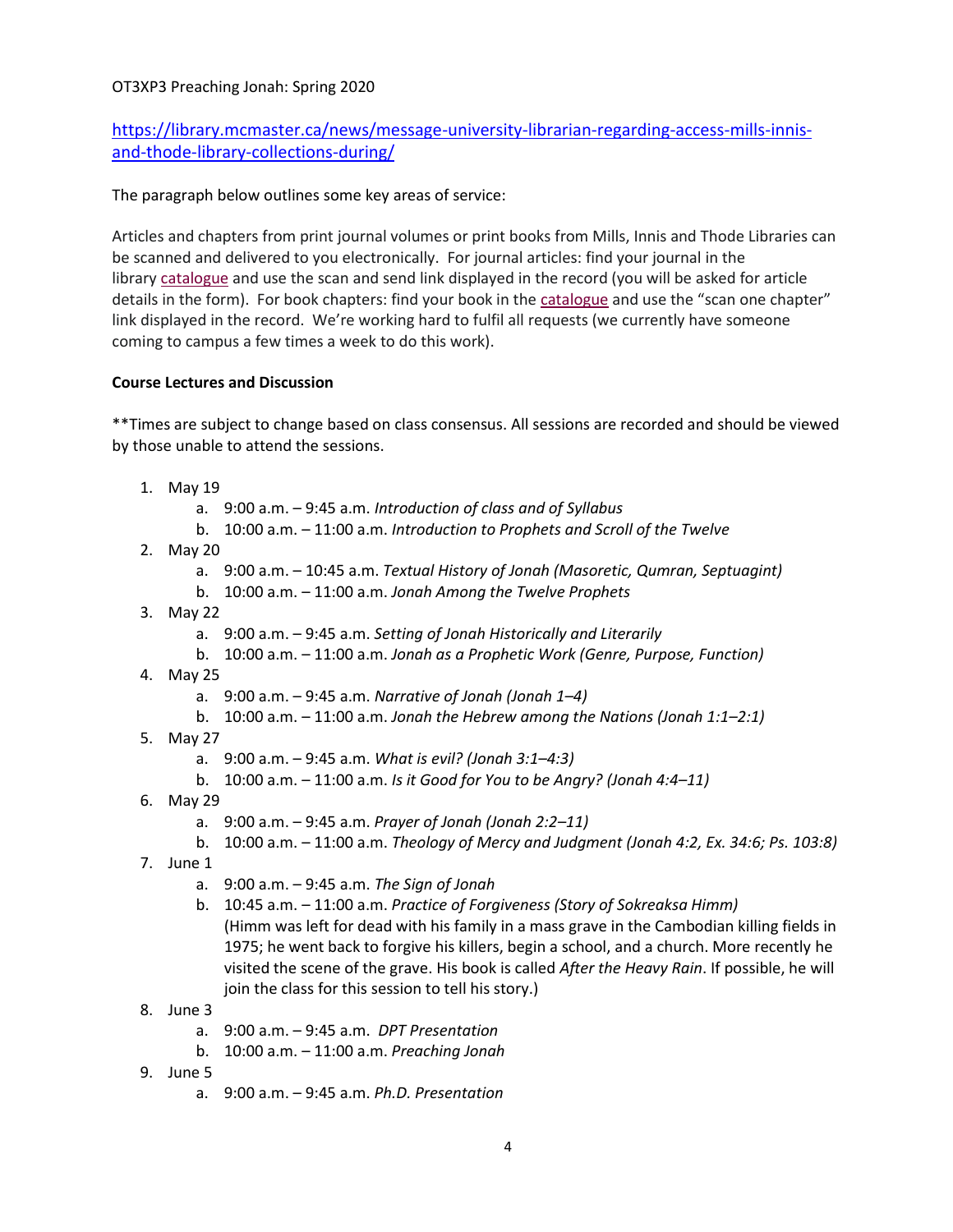b. 9:45 a.m. – 11:00 a.m. *Interpreting Jonah as a Prophet*

# **Course Assignments and Grading9.**

\*\*All written assignments are due June 30. Extensions can be arranged with the professor.

1. Discussion questions posted on Avenue to Learn (20%)

The following are sample threads that will lead off each week. Others will be added as issues are brought up in discussions that take place during the lectures.

- a. Literary Genre of Jonah (due May 21)
- b. Mercy and Justice (due June 1)
- c. Jonah and the Day of the Lord (due June 5)
- d. Each student will initiate at least one discussion thread
- 2. Jonah as a Prophet (30%)

Jonah the prophet preached restoration to an Israel as wicked as the Assyrians in 2 Kings 14:25– 27, but judgment and repentance to Nineveh. Summarize the times and the diversity of the prophets as presented by Meier, placing the historical Jonah and the literary Jonah in this spectrum. Meier gives scant attention to Jonah. In what ways is the book of Jonah unique as a prophecy and how does it contribute to the books of the prophets? This paper should be about 2000 words in length.

- 3. Response Papers (20%)
	- a. Ehud Ben Zvi believes the book of Jonah was written by literati of Jerusalem in the Persian period as a means of discussing their concept of God and related questions. This discussion also reveals a lot about them, not just what they might have thought about other groups. In about 5 or more pages, evaluate how this may help us understand and read Jonah.
	- b. Janet Howe Gaines focuses on the lessons Jonah has for the importance of forgiveness. What is your response to the examples she gives? What other examples would you put in this category? (If you ae a Canadian, the question of residential schools has been big.) In about 5 pages or more, explain how you respond to the role of forgiveness and the part that Jonah may have in learning it.
- 4. Application of Jonah (30%)
	- *a. Pastoral Studies Major*

Prepare a sermon on Jonah or an appropriately selected portion of Jonah. The sermon should be about twenty-five minutes in length. The suggestions of Zvi and Youngblood may be of help. The sermon should be written out and a list of at least fifteen items consulted and used in its preparation appended.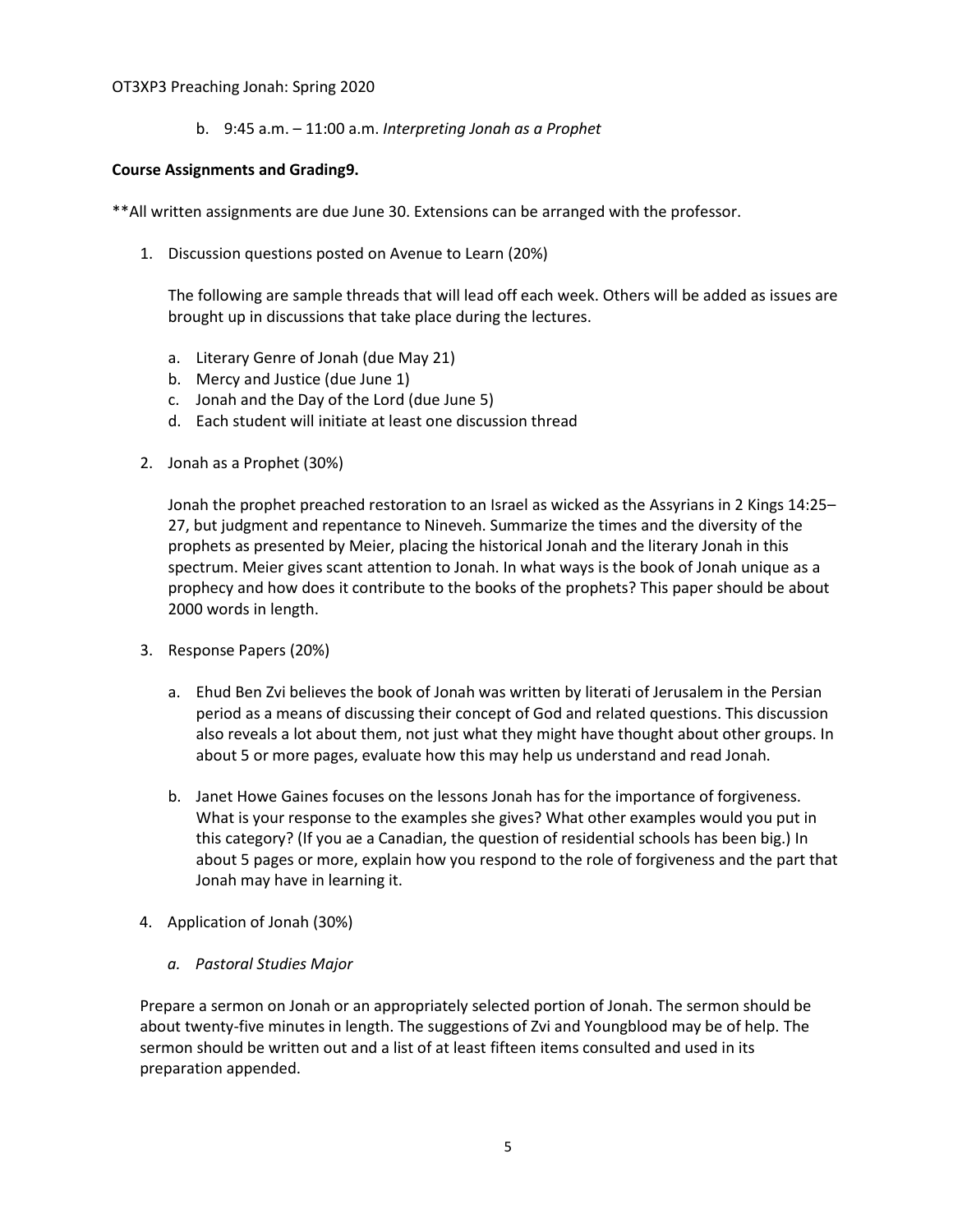# *b. Biblical Studies Major*

Select a text portion from Jonah, a question of interpretation, or an aspect of theology related to Jonah for detailed research. The paper should have a minimum of 15 research items and be about 2000 words in length.

# **Course Policies**

# *Academic Honesty*

Academic dishonesty is a serious offence that may take any number of forms, including plagiarism, the submission of work that is not one's own or for which previous credit has been obtained, and/or unauthorized collaboration with other students. Academic dishonesty can result in severe consequences, e.g., failure of the assignment, failure of the course, a notation on one's academic transcript, and/or suspension or expulsion from the College.

Students are responsible for understanding what constitutes academic dishonesty. Please refer to the Divinity College Statement on Academic Honesty: [https://mcmasterdivinity.ca/rules-regulations/.](https://mcmasterdivinity.ca/rules-regulations/)

# *Gender Inclusive Language*

McMaster Divinity College uses inclusive language for human beings in worship services, student written materials, and all its publications. It is expected that inclusive language will be used in chapel services and all MDC assignments. In reference to biblical texts, the integrity of the original expressions and the names of God should be respected, but you will need to use gender-inclusive language for humans, and you will need to quote from a gender-inclusive version such as the following: NRSV (1989), NCV (1991), TEV/GNB/GNT (1992), CEV (1995), NLT (1996), TNIV (2005), and the Common English Bible (CEB 2011).

# *Style*

All stylistic considerations (including but not limited to questions of formatting, footnotes, and bibliographic references) must conform to the McMaster Divinity College Style Guidelines for Essays and Theses: [https://mcmasterdivinity.ca/resources-forms/mdc-style-guide/.](https://mcmasterdivinity.ca/resources-forms/mdc-style-guide/) Failure to observe appropriate form will result in grade reductions.

# **Select Bibliography**

# *Commentaries*

Allen, Leslie C. *The Books of Joel, Obadiah, Jonah and Malachi*. NICOTT. Grand Rapids: Eerdmans, 1978.

Baldwin, Joyce. *Jonah*. In *The Minor Prophets*: An Exegetical and Expository Commentary 2, edited by Thomas Edward McComiskey. 543–590. Grand Rapids: Baker Academic, 2006.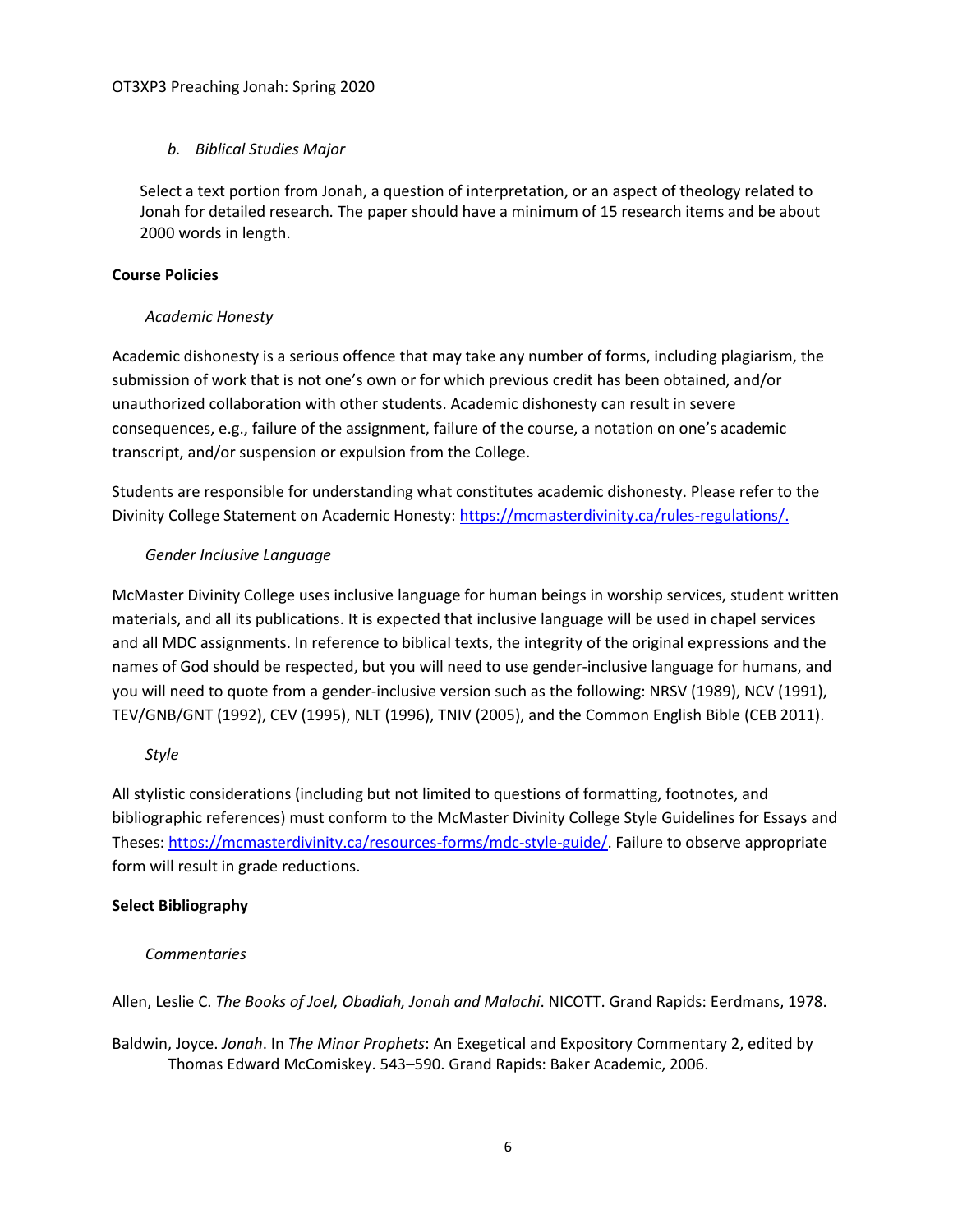- Block, Daniel I. and Kevin Youngblood. *Jonah*, *God's Scandalous Mercy*. Hearing the Message of Scripture. Grand Rapids: Zondervan, 2013.
- Brewer, Julius A. *A Critical and Exegetical Commentary on Haggai, Zechariah, Malachi, and Jonah*. ICC. Edinburgh: T & T Clark, 1912.
- Bruckner, James. *Jonah, Nahum, Habakkuk, Zephaniah*. NIV Application Commentary. Grand Rapides: Zondervan, 2004.
- Cary, Philip. *Jonah*. Brazos Theological Commentary on the Bible. Grand Rapids: Brazos, 2008.
- Chisholm, Robert. *A Workbook for Intermediate Hebrew: Grammar, Exegesis, and Commentary on Jonah and Ruth*. Grand Rapids: Kregel, 2006.

Fretheim, Terence E. *The Message of Jonah: A Theological Commentary*. Minneapolis: Augsburg, 1977.

Sasson, Jack M. *Jonah: A New Translation with Introduction, Commentary, and Interpretation*, AB 24B. New York: Doubleday, 1990.

Simon, Uriel. *Jonah*. The JPS Bible Commentary. Philadelphia: Jewish Publication Society, 1999.

Tucker, W. Dennis. *Jonah: A Handbook on the Hebrew Text*. Waco, Tex.: Baylor University Press, 2006.

Wolff, Hans W. *Obadiah and Jonah: A Commentary*. Minneapolis: Augsburg/London: SPCK, 1986.

#### *Literary Studies*

- Bolin, Thomas H. *Freedom beyond Forgiveness: The Book of Jonah Re-Examined*. JSOTSup 236. Sheffield Academic Press, 1997.
- Craig Jr., Kenneth M. *A Poetics of Jonah: Art in the Service of Ideology*. Columbia, SC: University of South Carolina Press, 1993.
- Good, Edwin M. *Irony in the Old Testament*. 2<sup>nd</sup> ed. Bible and Literature Series 3. Sheffield: Almond, 1981.
- Goswell, Gregory. "Jonah among the Twelve Prophets." *JBL* 135/2 (2016) 283–299.
- Kelly, Joseph Ryan. "Joel, Jonah, and the YHWH Creed: Determining the trajectory of the Literary Influence." *JBL* 132/4 (2013) 805–826.
- Lacocque, André and PierreEmmanuel Lacocque. *Jonah: A Psycho-Religious Approach to the Prophet*. Studies on Personalities of the Old Testament. Columbia, SC: University of South Carolina Press, 1990. Pp. xxvii + 264. \$29.95.
- Magonet, Jonathan. *Form and Meaning: Studies in Literary Techniques in the Book of Jonah*. 2nd ed. Bible and Literature Series 8. Sheffield: Almond, 1983.